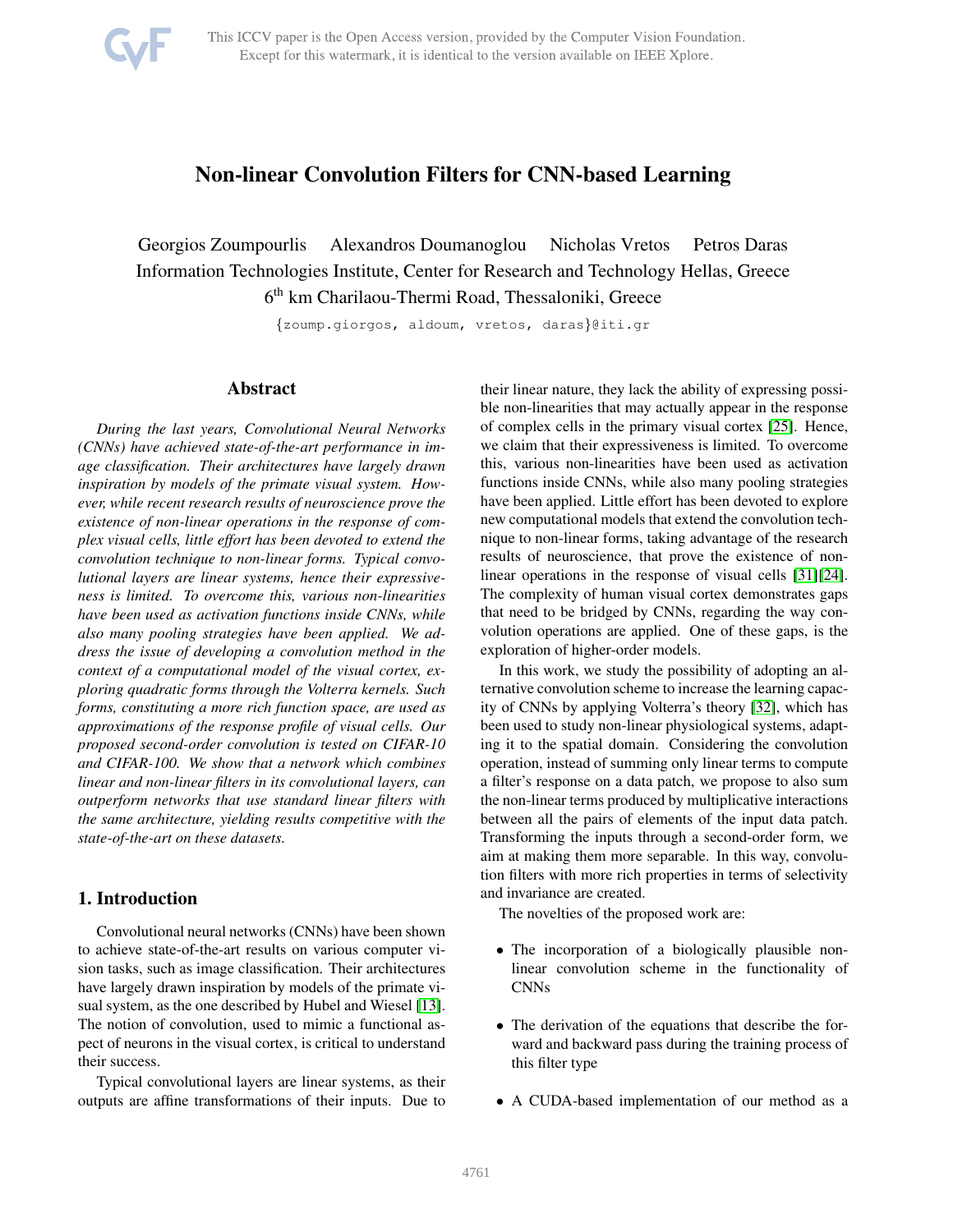non-linear convolutional layer's module in Torch $7^1[5]$  $7^1[5]$  $7^1[5]$ 

The rest of the paper is organized as follows: in Section [2,](#page-1-1) related work is outlined. In Section [3,](#page-2-0) the proposed method is described, theoretically grounded to Volterra's computational method, and the concept of training is mathematically explained, while a description of our scheme's practical implementation is given in Section [4.](#page-3-0) In Section [5](#page-3-1) experimental results on CIFAR-10 and CIFAR-100 datasets are drawn and finally in Section [6](#page-6-0) the paper is concluded.

## <span id="page-1-1"></span>2. Related Work

One of the first biologically-inspired neural networks, was Fukushima's Neocognitron [\[8\]](#page-8-6), which was the predecessor of CNN, as it was introduced by LeCun *et al.* in [\[6\]](#page-8-7). Convolutional layer is the core building block of a CNN. Early implementations of CNNs have used predefined Gabor filters in their convolutional layers. This category of filters can model quite accurately the properties of simple cells found in the primary visual cortex (V1) [\[21\]](#page-8-8).

This type of visual cell has a response profile which is characterized by spatial summation within the receptive field. Finding the optimal spatial stimuli [\[7\]](#page-8-9) for simple cells is a process based on the spatial arrangement of their excitatory and inhibitory regions [\[23\]](#page-8-10). However, this does not hold true for complex visual cells. Also, we cannot obtain an accurate description of their properties, by finding their optimal stimulus.

This fact has been ignored by most of the CNN implementations so far, as they have settled to the linear type of convolution filters, trying to apply quantitative rather than qualitative changes in their functionalities. He *et al.* [\[10\]](#page-8-11) proposed Residual Networks (ResNets), which have shortcut connections parallel to their normal convolutional layers, as a solution to the problems of vanishing/exploding gradient and hard optimization when increasing the model's parameters (i.e. adding more layers). Zagoruyko & Komodakis [\[34\]](#page-8-12) showed that wide ResNets can outperform ResNets with hundrends of layers, shifting the interest to increasing the number of each layer's filters. Alternatively to works that focus on creating networks with more convolutional layers or more filters, we evaluate the impact of using both non-linear and linear terms as approximations of convolution kernels to boost the performance of CNNs.

Apart from ResNets, very low error rates have also been achieved in the ImageNet Challenge [\[27\]](#page-8-13) by methods that used their convolutional layers in new ways, enhancing their representation ability. Lin *et al.* [\[20\]](#page-8-14) proposed "Network in Network (NIN)", as a remedy to the low level of abstraction that typical filters present. Instead of the conventional convolution filter, which is a generalized linear model, they build micro neural networks with more complex structures to abstract the data within the receptive field. To map the input data to the output, they use multilayer perceptrons as a non-linear function approximator, which they call "mlpconv" layer. The output feature maps are obtained by sliding the micro networks over the input in a similar manner as CNN. Szegedy *et al.* [\[30\]](#page-8-15) introduced a new level of organization in the form of the "Inception module", which uses filters of variable sizes to capture different visual patterns of different sizes, and approximates the optimal sparse structure. Xie *et al.* [\[33\]](#page-8-16) proposed a way to exploit the split-transform-merge strategy of "Inception" models, performing a set of transformations, each on a lowdimensional embedding, whose outputs are aggregated by summation.

The authors of [\[19\]](#page-8-17), based on the abundancy of recurrent synapses in the brain, proposed the use of a recurrent neural network for image classification. They proved that inserting recurrent connections within convolutional layers, gives boosted results, compared to a feed-forward architecture. Their work is a biologically plausible incorporation of mechanisms originating from neuroscience into CNNs.

In [\[28\]](#page-8-18), a Boltzmann learning algorithm is proposed, where feature interactions are used to turn hidden units into higher-order feature detectors. In [\[22\]](#page-8-19), an efficient method to apply such learning algorithms on higher-order Boltzmann Machines was proposed, making them computationally tractable for real problems.

In [\[1\]](#page-8-20), Bergstra *et al.* created a model for neural activation which showed improved generalization on datasets, by incorporating second-order interactions and using an alternative non-linearity as activation function.

In [\[2\]](#page-8-21), an attempt is made to analyze and interpret quadratic forms as receptive fields. In their study, it was found that quadratic forms can be used to model non-linear receptive fields due to the fact that they follow some of the properties of complex cells in the primary visual cortex. These properties include response to edges, phase-shift invariance, direction selectivity, non-orthogonal inhibition, end-inhibition and side-inhibition. In constrast to the standard linear forms, in quadratic and other non-linear forms the optimal stimuli do not provide a complete description of their properties. It is shown that no invariances occure for an optimal stimulus while for other general sub-optimal stimuli there may exist many invariances which could be of a large number but lack easy interpretation. Although the optimal stimulus is not related to a filter's invariance, its neighborhood is studied under a more loose sense of transformation invariance. It is shown that proper quadratic forms can demonstrate invariances in phase-shift and orientation change. From the previous discussion we conclude that using non-linear forms to convolutional layers may be a reasonable future direction in computer vision.

<span id="page-1-0"></span><sup>1</sup>http://torch.ch/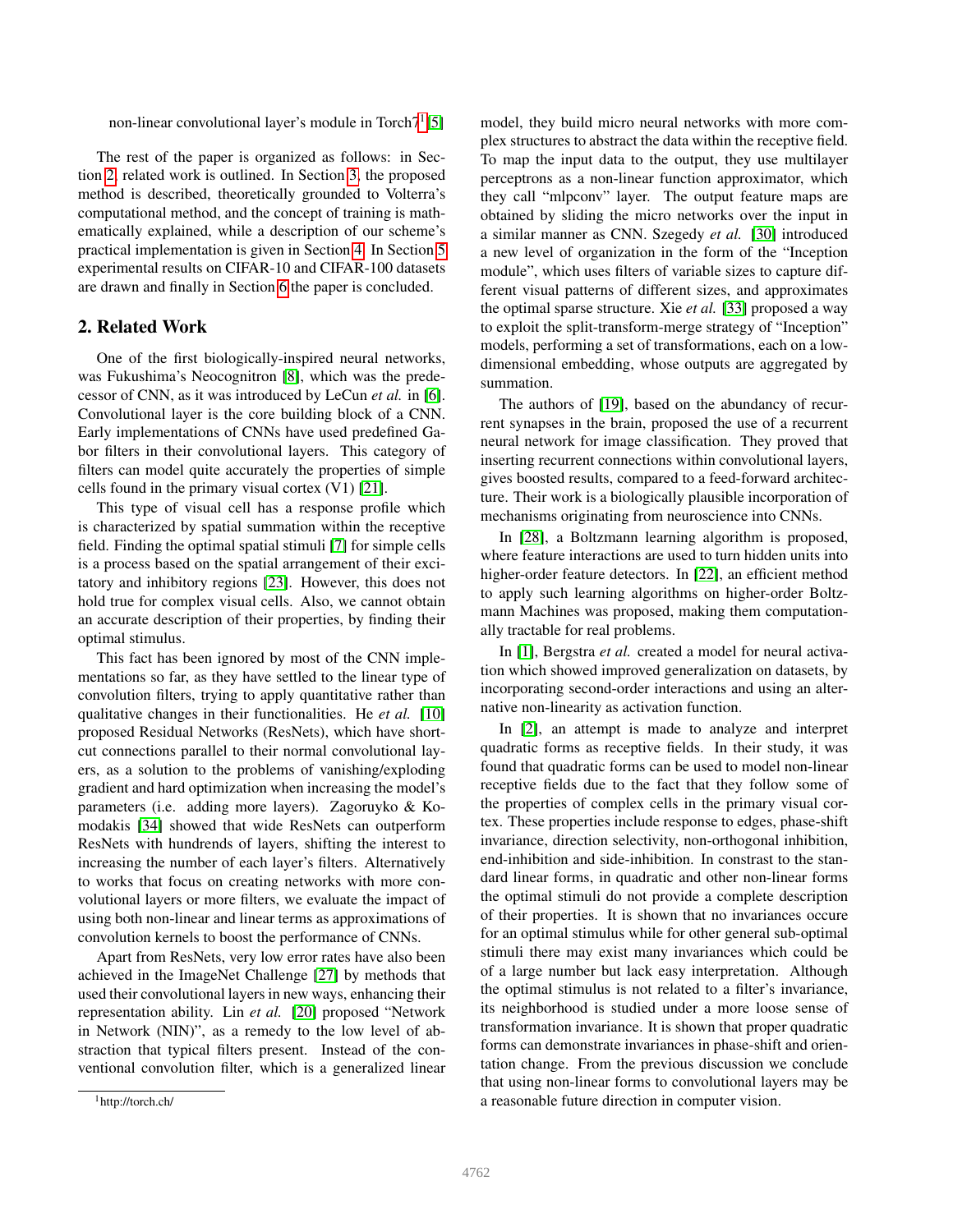## <span id="page-2-0"></span>3. Proposed Method

The proposed method, as earlier stated, makes use of the Volterra kernel theory to provide means of exploiting the non-linear operations that take place in a receptive field. Up to now, and to the best of our knowledge, non-linearities were exploited mainly through the activation functions and pooling operations between different layers of CNNs. Nevertheless, such non-linearities may be an approach to code inner processes of the visual system, but not the ones that exist in a receptive field's area.

Our method follows the typical workflow of a CNN, by lining up layers of different purposes (convolution, pooling, activation function, batch normalization, dropout, fullyconnected etc.), while a non-linear convolutional layer can be plugged in practically in all existing architectures. Nevertheless, due to its augmentation of trainable parameters involved, care should be taken for the complexity of the overall process. To that end, a CUDA implementation in Section [4](#page-3-0) is also provided.

#### 3.1. Volterra-based convolution

The Volterra series model is a sequence of approximations for continuous functions, developed to represent the input-output relationship of non-linear dynamical systems, using a polynomial functional expansion. Their equations can be composed by terms of infinite orders, but practical implementations based on them use truncated versions, retaining the terms up to some order  $r$ .

In a similar way to linear convolution, Volterra-based convolution uses kernels to filter the input data. The firstorder Volterra kernel, contains the coefficients of the filter's linear part. The second-order kernel represents the coefficients of quadratic interactions between two input elements. In general, the  $r$ -th order's kernel represents the weights that non-linear interactions between  $r$  input elements have on the response. In the field of computer vision, Volterra kernels have been previously used in [\[17\]](#page-8-22) for face recognition, serving effectively as approximations of non-linear functionals.

## 3.2. Forward pass

For our proposed convolution, we adopted a secondorder Volterra series. Given an input patch  $I \in \mathbb{R}^{k_h \times k_w}$ with *n* elements ( $n = k_h \cdot k_w$ ), reshaped as a vector  $\mathbf{x} \in \mathbb{R}^n$ :

$$
\mathbf{x} = \begin{bmatrix} x_1 & x_2 & \cdots & x_n \end{bmatrix}^T \tag{1}
$$

the input-output function of a linear filter is:

$$
y(\mathbf{x}) = \sum_{i=1}^{n} (w_1^i x_i) + b
$$
 (2)

where  $w_1^i$  are the weights of the convolution's linear terms, contained in a vector  $w_1$ , and b is the bias. In our approach, this function is expanded in the following quadratic form:

<span id="page-2-1"></span>
$$
y(\mathbf{x}) = \sum_{i=1}^{n} (w_1^i x_i) + \sum_{i=1}^{n} \sum_{j=i}^{n} (w_2^{i,j} x_i x_j) + b \quad (3)
$$

where  $w_2^{i,j}$  are the weights of the filter's second-order terms. To avoid considering twice the interaction terms for each pair of input elements  $(x_i, x_j)$ , we adopt an uppertriangular form for the matrix  $w_2$  containing their weights, so that the number of trainable parameters for a secondorder kernel is  $n(n + 1)/2$ . The generic type to compute the total number of parameters,  $n_V$ , for a Volterra-based filter of order  $r$  is:

$$
n_V = \frac{(n+r)!}{n!r!} \tag{4}
$$

In a more compact form, [\(3\)](#page-2-1) is written as:

$$
y(\mathbf{x}) = \underbrace{\mathbf{x}^T \mathbf{w}_2 \mathbf{x}}_{\text{quadratic term}} + \underbrace{\mathbf{w}_1^T \mathbf{x}}_{\text{linear term}} + b \tag{5}
$$

while for the Volterra kernels we have:

$$
\mathbf{w}_2 = \begin{bmatrix} w_2^{1,1} & w_2^{1,2} & \cdots & w_2^{1,n} \\ 0 & w_2^{2,2} & \cdots & w_2^{2,n} \\ \vdots & \vdots & \ddots & \vdots \\ 0 & 0 & \cdots & w_2^{n,n} \end{bmatrix}
$$
 (6)

containing the coefficients  $w_2^{i,j}$  of the quadratic term, and:

$$
\mathbf{w}_1^T = \begin{bmatrix} w_1^1 & w_1^2 & \cdots & w_1^n \end{bmatrix} \tag{7}
$$

containing the coefficients  $w_1^i$  of the linear term. The proposed convolution's output can thus be rewritten as:

$$
y(\mathbf{x}) = \begin{bmatrix} w_2^{1,1} \\ w_2^{1,2} \\ w_2^{1,3} \\ \vdots \\ w_2^{n,n} \end{bmatrix}^T \begin{bmatrix} x_1 x_1 \\ x_1 x_2 \\ x_1 x_3 \\ \vdots \\ x_n x_n \end{bmatrix} + \begin{bmatrix} w_1^1 \\ w_1^2 \\ w_1^3 \\ \vdots \\ w_1^n \end{bmatrix}^T \begin{bmatrix} x_1 \\ x_2 \\ x_3 \\ \vdots \\ x_n \end{bmatrix} + b \quad (8)
$$

Note that superscripts  $(i, j)$  to weights  $w_2^{i, j}$  denote correspondence to the spatial positions of the input elements  $x_i$ and  $x_j$  that interact.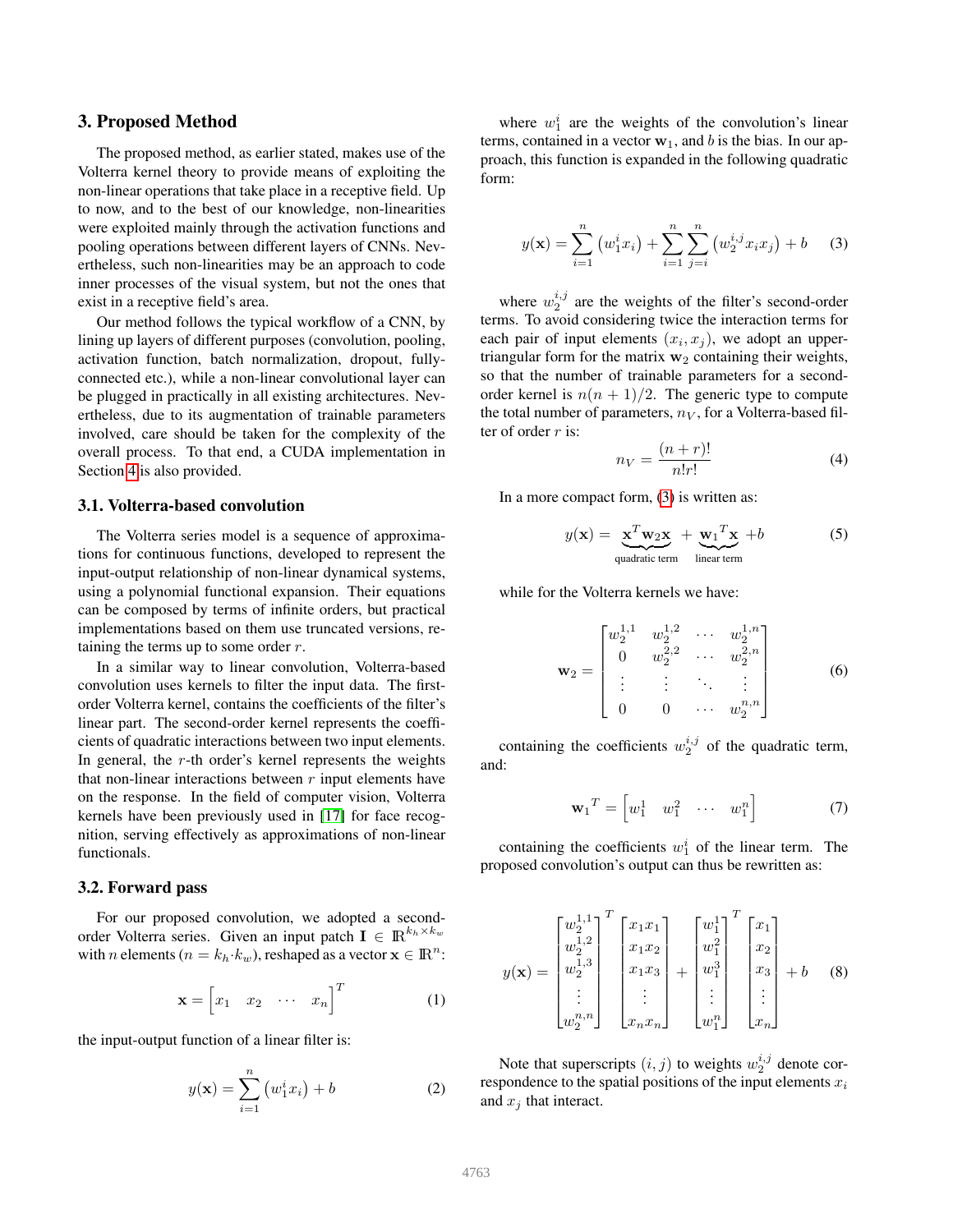#### 3.3. Backward pass

The derivation of the equations for the backward pass of the Volterra-based convolution, is done by adapting the classic backpropagation scheme to the aforementioned inputoutput function of [\(3\)](#page-2-1). To train the weights of the Volterra kernels, we need to compute the gradients of the layer's output  $y(\mathbf{x})$ , with respect to the weights  $w_1^i$  and  $w_2^{i,j}$ . To propagate the error, we have to compute the gradients of the layer's output  $y(x)$ , with respect to the inputs  $x_i$ . Hence,  $\frac{\partial y}{\partial w_i^i}$ ,  $\frac{\partial y}{\partial w_i^{i,j}}$  and  $\frac{\partial y}{\partial x_i}$  are the terms that will be used to optimize the weight parameters of our Volterra-based convolutional layer and minimize the network loss. The mathematical equations of backpropagation, are as follows:

$$
\frac{\partial y}{\partial w_1^i} = x_i \qquad \qquad \frac{\partial y}{\partial w_2^{i,j}} = x_i x_j \qquad \qquad (9)
$$

$$
\frac{\partial y}{\partial x_i} = w_1^i + \sum_{k=1}^i \left( w_2^{k,i} x_k \right) + \sum_{k=i}^n \left( w_2^{i,k} x_k \right) \tag{10}
$$

## <span id="page-3-0"></span>4. Quadratic convolution filter implementation

In order to experiment with the non-linear convolution filters, we used the Torch7 scientific framework. Volterrabased convolution was implemented as a module integrated with the CUDA backend for the Neural Network (cunn) Package of Torch7. Writing a module in Torch7 mainly consists of implementing the module's forward pass [\(3\)](#page-2-1) as well as the computation of the module's gradients ( $\frac{\partial E}{\partial \mathbf{w}}$  and  $\frac{\partial E}{\partial x}$ ), that are used in back-propagation. We denote by E the error defined by the network's criterion function and refer to  $\frac{\partial E}{\partial \mathbf{w}}$  as the layer's weight gradient and  $\frac{\partial E}{\partial \mathbf{x}}$  as the layer's input gradient. To implement the forward pass in CUDA, we used the standard im2col [\[3\]](#page-8-23) pattern to unfold data patches into columns, followed by a matrix multiplication with the Volterra-based filter weights. The im2col operation is conducted in parallel by a CUDA kernel, while for the matrix multiplication we used the well established CUDA BLAS functions. Subsequently, computing the weight gradients is, to some extent, similar to computing the forward pass. Once again, the im2col operation is executed on the input image as a CUDA kernel and its output matrix is multiplied with the previous layer's input gradient resulting into  $\frac{\partial E}{\partial \mathbf{w}}$ . The most expensive operation in a Volterra-based convolutional layer is the computation of the input gradients. As already mentioned before, in contrast to linear convolution, where the input gradient is independent of the provided input, our layer's input gradient is input-dependent. Thus, to compute the matrix of input gradients, firstly we compute an unfolded matrix containing the gradients of the output with respect to the input. This matrix is then multiplied with the previous layer's input gradient using CUDA BLAS

functions. Finally, an appropriate inverse col2im CUDA kernel aggregate operation results in the final matrix of the Volterra-based layer's input gradients  $\frac{\partial E}{\partial x}$ .

A major difference between the proposed convolution scheme and linear convolution, is the fact that in our case  $\frac{\partial y}{\partial x_i}$  is a function dependent on  $x_i$ . This means that, in contrast to standard filters, this term is different for every single patch of a feature map, resulting in an extra computational cost, when the error must be propagated to preceding trainable layers in the network. This cost is proportionate to  $H_o \cdot W_o$ , where  $H_o$  and  $W_o$  are the height and the width of the layer's output feature map, respectively. Our layer's code is available at <http://vcl.iti.gr/volterra>.

#### <span id="page-3-1"></span>5. Experiments

We measure the performance of our proposed Volterrabased convolution on two benchmark datasets: CIFAR-10 and CIFAR-100 [\[15\]](#page-8-24), running our experiments on a PC equipped with Intel i7-5820K CPU, 64GB RAM and Nvidia Titan X GPU. The Volterra-based convolutional layer was implemented in Torch7. We first describe the experimental setup, then we show a quantitative analysis, in terms of parameters, classification error and train loss, for the proposed method.

#### 5.1. CNN architecture selection

As explained in Section [4,](#page-3-0) using the proposed convolution in multiple layers of a CNN, an extra computational overhead is introduced during backpropagation. For this reason, we restrain ourselves to testing such filters only in the first convolutional layer of a CNN model. We choose the modern architecture of Wide ResNet [\[34\]](#page-8-12), which mainly consists of a convolutional layer, followed by 3 convolutional groups and a classifier. If  $d$  is such a network's depth, then each convolutional group contains  $N = (d-4)/6$  convolutional blocks. In a group, the number of each convolutional layer's filters, is controlled by the widening factor  $k$ . In our architecture, we follow the above rules, making three changes: a) we insert a Batch Normalization layer in the start of the network b) we change the number of the first convolutional layer's output channels, from 16 to  $16 \cdot k$ (i.e., equal to the number of the first group's output channels) and c) we change the shortcut of the first block in the first group, into an identity mapping, as a consequence of our second change. The first change is crucial to prevent the output of the Volterra-based convolution from exploding, due to the multiplicative interaction terms  $x_i x_j$ . In our experiments, parameter  $\gamma$  of the affine transformation  $y = \gamma \hat{x} + \beta$  that is applied in this layer, settles to values  $0 < \gamma < 1$ . The second change was chosen so that, when the Volterra-based convolution is applied in the first convolutional layer, there are enough non-linear filters to be learnt, producing a feature-rich signal. The third change is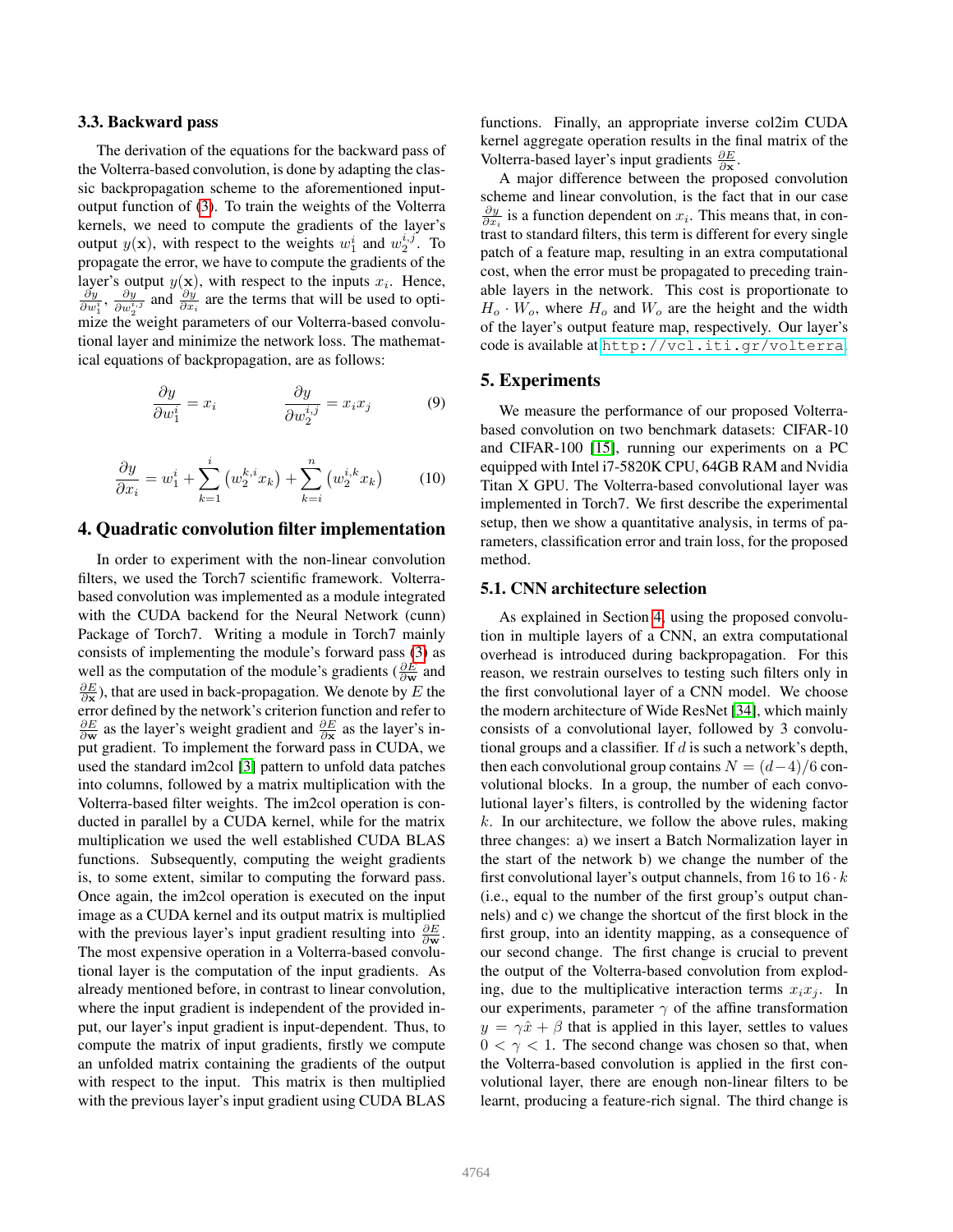<span id="page-4-0"></span>

| <b>Network stage</b> | <b>Output size</b> | <b>Model</b> (d=28, N=4, k=10)   |                                                                                   |                   |
|----------------------|--------------------|----------------------------------|-----------------------------------------------------------------------------------|-------------------|
| Initial convolution  | $32 \times 32$     | <b>Batch Normalization</b>       |                                                                                   |                   |
|                      |                    | Conv $3 \times 3$ , $16 \cdot k$ |                                                                                   |                   |
| Group 1              | $32 \times 32$     | Conv                             | $3 \times 3, 16 \cdot k$                                                          | $\times N$ blocks |
|                      |                    |                                  | $3 \times 3, 16 \cdot k$                                                          |                   |
| Group 2              | $16 \times 16$     | Conv                             | $3 \times 3, 32 \cdot k$                                                          | $\times N$ blocks |
|                      |                    |                                  | $3 \times 3, 32 \cdot k$                                                          |                   |
| Group 3              | $8 \times 8$       | Conv                             | $\begin{array}{c c} 3 \times 3, 64 \cdot k \\ 3 \times 3, 64 \cdot k \end{array}$ | $\times N$ blocks |
|                      |                    |                                  |                                                                                   |                   |
|                      | $8 \times 8$       | <b>Batch Normalization</b>       |                                                                                   |                   |
| Pooling              | $8 \times 8$       | ReLU                             |                                                                                   |                   |
|                      | $1 \times 1$       | Average Pooling, $8 \times 8$    |                                                                                   |                   |
| Classifier           |                    | Fully-Connected 10(100)          |                                                                                   |                   |
|                      |                    | SoftMax $10(100)$                |                                                                                   |                   |

Table 1: Network architecture used in our experiments.

done because when a block's input and output channels are equal, then its shortcut is an identity mapping, so that its input is added to its output, without the need to adjust the feature channels in the shortcut by using a convolutional layer. In this case, the signal of the first convolutional layer flows intact through the shortcuts of the first group's blocks.

The model used in our experiments is described in Table [1.](#page-4-0) To evaluate the impact of applying the Volterra-based convolution on each dataset, we tested two versions of the general CNN model. The first version, which serves as the baseline model, does not use any non-linear convolution filter. The other version contains non-linear filters in the first convolutional layer and linear filters in all the convolutional groups of the network.

#### 5.2. Experimental setup

In all our experiments we use Stochastic Gradient Descent (SGD) with momentum set to 0.9 and cross-entropy loss, with a batch size of 128, training our network for 220

<span id="page-4-1"></span>

| <b>Epoch</b> | Learning rate   Weight decay |        |
|--------------|------------------------------|--------|
| $1 - 59$     | 0.1                          | 0.0005 |
| $60 - 119$   | 0.02                         | 0.0005 |
| $120 - 159$  | 0.004                        | 0.0005 |
| $160 - 199$  | 0.0008                       | 0.0005 |
| $200 - 220$  | 0.0008                       |        |

Table 2: Learning rate and weight decay strategy used in our experiments.

epochs. Dropout is set to 0.3 and weight initialization is done as in [\[10\]](#page-8-11). The learning rate and weight decay strategy used in the experiments is shown in Table [2.](#page-4-1) For CIFAR-10 and CIFAR-100, the data-preprocessing operation applied



Figure 1: Structure of the proposed CNN model (left) and a typical convolutional block (right).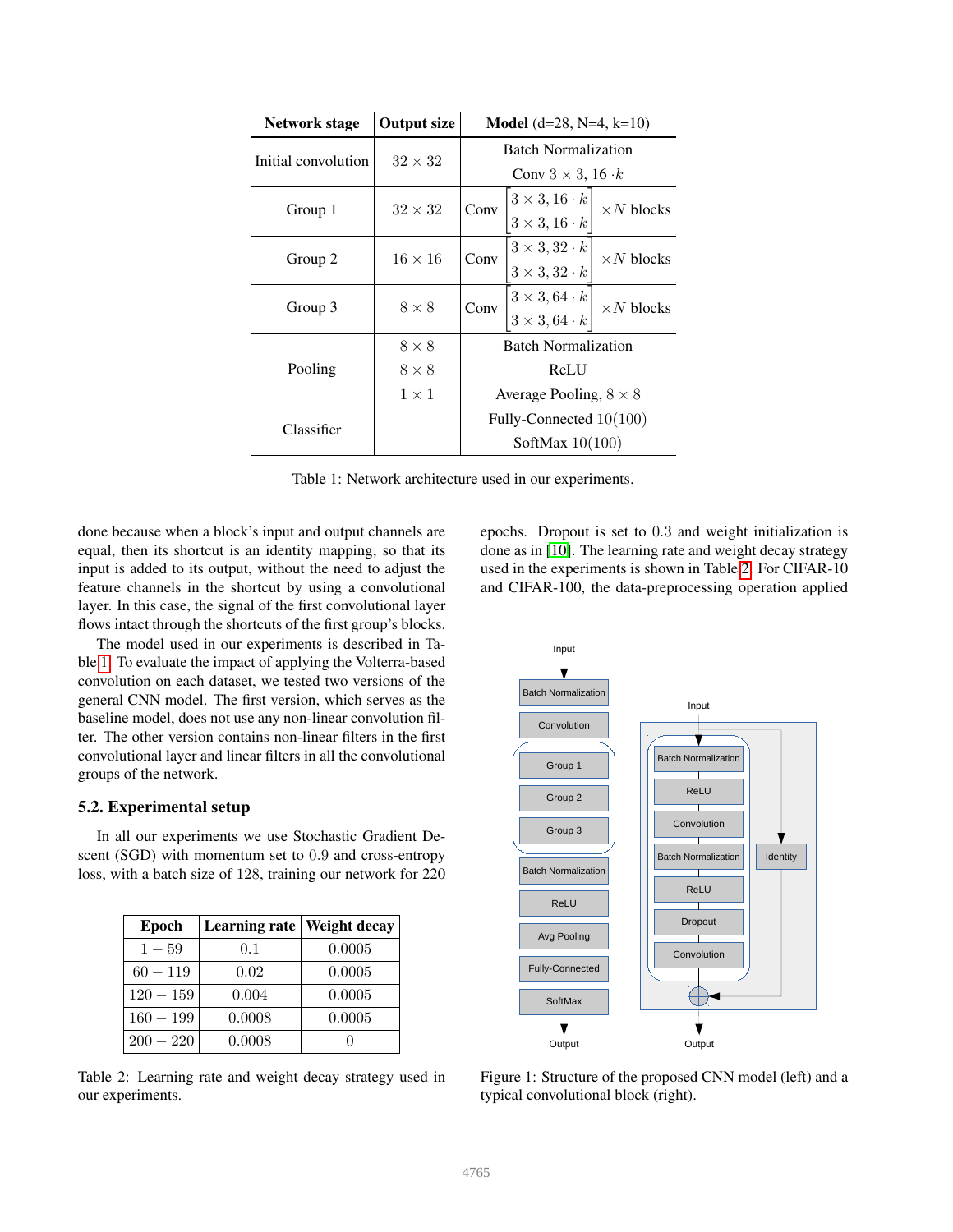<span id="page-5-1"></span>

| <b>Network</b>                                | Depth | #Parameters | CIFAR-10 | CIFAR-100 |
|-----------------------------------------------|-------|-------------|----------|-----------|
| <b>NIN</b> [20]                               | ٠     |             | 8.81     |           |
| <b>DSN</b> [18]                               | 3     |             | 7.97     | 34.57     |
| <b>All-CNN [29]</b>                           | 9     | 1.3M        | 7.25     |           |
| ResNet with Stochastic Depth [12]             | 110   | 1.7M        | 5.23     | 24.58     |
|                                               | 1202  | 10.2M       | 4.91     |           |
| pre-act Resnet [11]                           | 1001  | 10.2M       | 4.62     | 22.71     |
| Wide ResNet [34]                              | 40    | 55.8M       | 3.80     | 18.30     |
| PyramidNet [9]                                | 110   | 28.3M       | 3.77     | 18.29     |
| Wide-DelugeNet [16]                           | 146   | 20.2M       | 3.76     | 19.02     |
| OrthoReg on Wide ResNet [26]                  | 28    |             | 3.69     | 18.56     |
| Steerable CNNs [4]                            | 14    | 9.1M        | 3.65     | 18.82     |
| ResNeXt [33]                                  | 29    | 68.1M       | 3.58     | 17.31     |
| Wide ResNet with Singular Value Bounding [14] | 28    | 36.5M       | 3.52     | 18.32     |
| Oriented Response Net [35]                    | 28    | 18.4M       | 3.52     | 19.22     |
| Baseline Wide ResNet                          | 28    | 36.6M       | 3.62     | 18.29     |
| Volterra-based Wide ResNet                    | 28    | 36.7M       | 3.51     | 18.24     |

Table 3: Test set classification error results on CIFAR-10 and CIFAR-100, using moderate data augmentation (horizontal flipping, padding and  $32 \times 32$  cropping).

to both train and test set's data, is subtracting the channel means and then dividing by the channel standard deviations, computed on the train set. We apply moderate data augmentation, using horizontal flipping with a probability of 50% and reflection-padding by 4 pixels on each image side, taking a random crop of size  $32 \times 32$ .

<span id="page-5-0"></span>

Figure 2: Train loss on CIFAR-100.

#### 5.3. CIFAR-10 and CIFAR-100

CIFAR-10 and CIFAR-100 datasets contain 60.000 32  $\times$ 32 RGB images of commonly seen object categories (e.g., animals, vehicles, etc.), where the train set has 50.000 and the test set has 10.000 images. CIFAR-10 has 10 classes and CIFAR-100 has 100 classes. All classes have equal number of train and test samples. In CIFAR-10, our Volterrabased Wide ResNet yields a test error of 3.51%, which shows an improvement over the 3.62% error that we got using the baseline model, setting the state-of-the-art on this dataset. In CIFAR-100, our Volterra-based Wide ResNet yields a test error of 18.24%, which shows an improvement over the 18.29% error that we got using the baseline model. Our results on CIFAR-100 are outperformed only by [\[33\]](#page-8-16), due to the huge number of parameters their model makes use of. The features fed to the convolutional groups, when extracted by the non-linear convolution filters, make the network avoid overfitting. This can be inferred by the loss plot of our models on CIFAR-100, which is shown in Figure [2.](#page-5-0) The Baseline Wide ResNet, although having constantly lower loss than the Volterra-based Wide ResNet, yields higher test error. Our Volterra-based Wide ResNets have only  $0.05\%$  more parameters than the Baseline counterparts. A summary of the best methods on these datasets is provided in Table [3.](#page-5-1)

#### 5.4. Weight visualization

To get an insight on what features do non-linear filters learn, we visualize their weights in a simple but efficient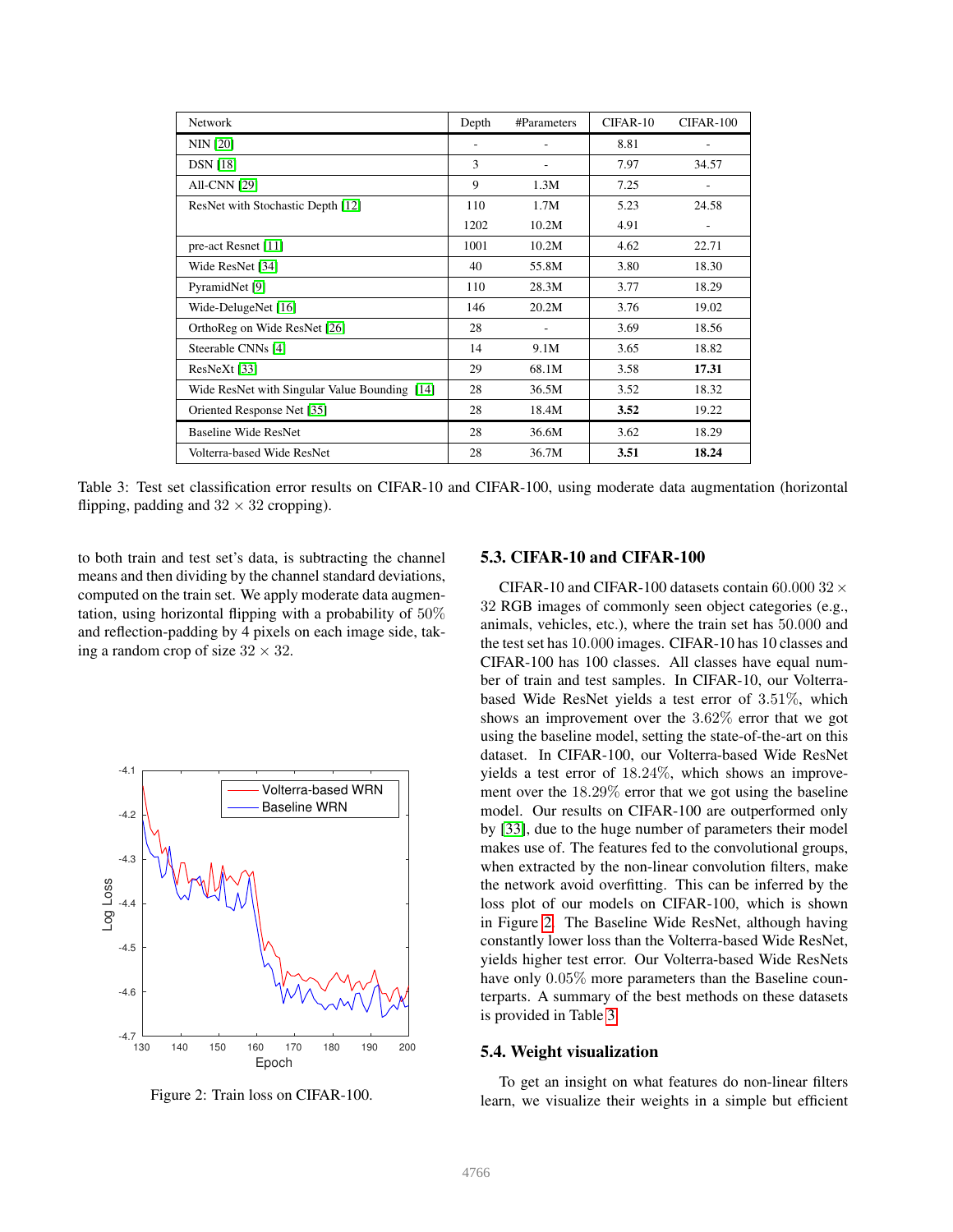<span id="page-6-2"></span>

Figure 3: Weight values of linear convolution filter weights (left), Volterra-based convolution first-order weights (middle) and Volterra-based convolution second-order weights (right).

manner. For the linear term, the process is straightforward. For the second-order term, considering the weights  $w_2$  of each filter, we can create n weight vectors  $q_i$ ,  $q_i$  =  $[w_2^{i_1}, w_2^{i_2}, ..., w_2^{i_n}]$ . Reshaping each one of these vectors  $\mathbf{q}_i$ into a  $k_h \times k_w$  matrix, we can see the weights that correspond to the interactions between  $x_i$  and all of the receptive field's elements. Figure [4](#page-6-1) shows the weights of the linear term and the interactions captured by a second-order  $3 \times 3$  filter, allowing us to explore their contribution to the response. Another issue, is the values that the weights of the non-linear terms settle to. We investigate these values, given the filters of the first convolutional layer of our Wide ResNet model, trained on CIFAR-100. The histograms of

<span id="page-6-1"></span>

Figure 4: Linear term and second-order multiplicative interaction weights of a Volterra-based  $3 \times 3$  filter.

the weight values are shown in Figure [3.](#page-6-2) The value distribution of the linear convolution filters' weights is similar to that of the quadratic filters' first-order weights. Also, the values of the quadratic filters' second-order weights have reasonably smaller standard deviation.

#### 5.5. Response profiles

Following the methodology of [\[2\]](#page-8-21), we use a set of Volterra-based filters of a Wide ResNet trained on CIFAR-100, to partly characterize their response profiles. Given the weights  $w_1, w_2$  of a filter, we compute its optimal stimulus,  $x_o$ , and the optimal stimulus of its linear term,  $x_l$ , under the constraint that their norms are equal. Then, we compute four responses, as described in Table [4,](#page-7-0) and plot them in Figure [5.](#page-7-1) Comparing the various responses, we can infer that the properties of a linear filter with weights w1, can greatly change when it's extended to a second-order Volterra form by adding a weight set  $w_2$  with quadratic contributions. The response of a Volterra-based filter is quite different from the response of its first-order terms, proving that the second-order interactions contribute significantly to the functionality of a quadratic filter.

Given the weight subset  $w_1$  of a Volterra-based filter, their optimal stimulus  $x_l$  has a standard pattern. As the norm of  $x_l$  takes values inside a bounded space, the way  $x_l$  varies is just a linear increase in all its intensity values, without altering its general pattern (i.e., all vectors  $x_l$  are parallel). However, this does not hold true for quadratic filters. As the norm of a Volterra-based second-order filter's optimal stimulus  $x<sub>o</sub>$ , takes values inside a bounded space, a rich variety of alterations can be observed in the elements of  $x_o$ .

## <span id="page-6-0"></span>6. Conclusion

The exploration of CNN architectures that are optimized for using non-linear convolution filters, is an open problem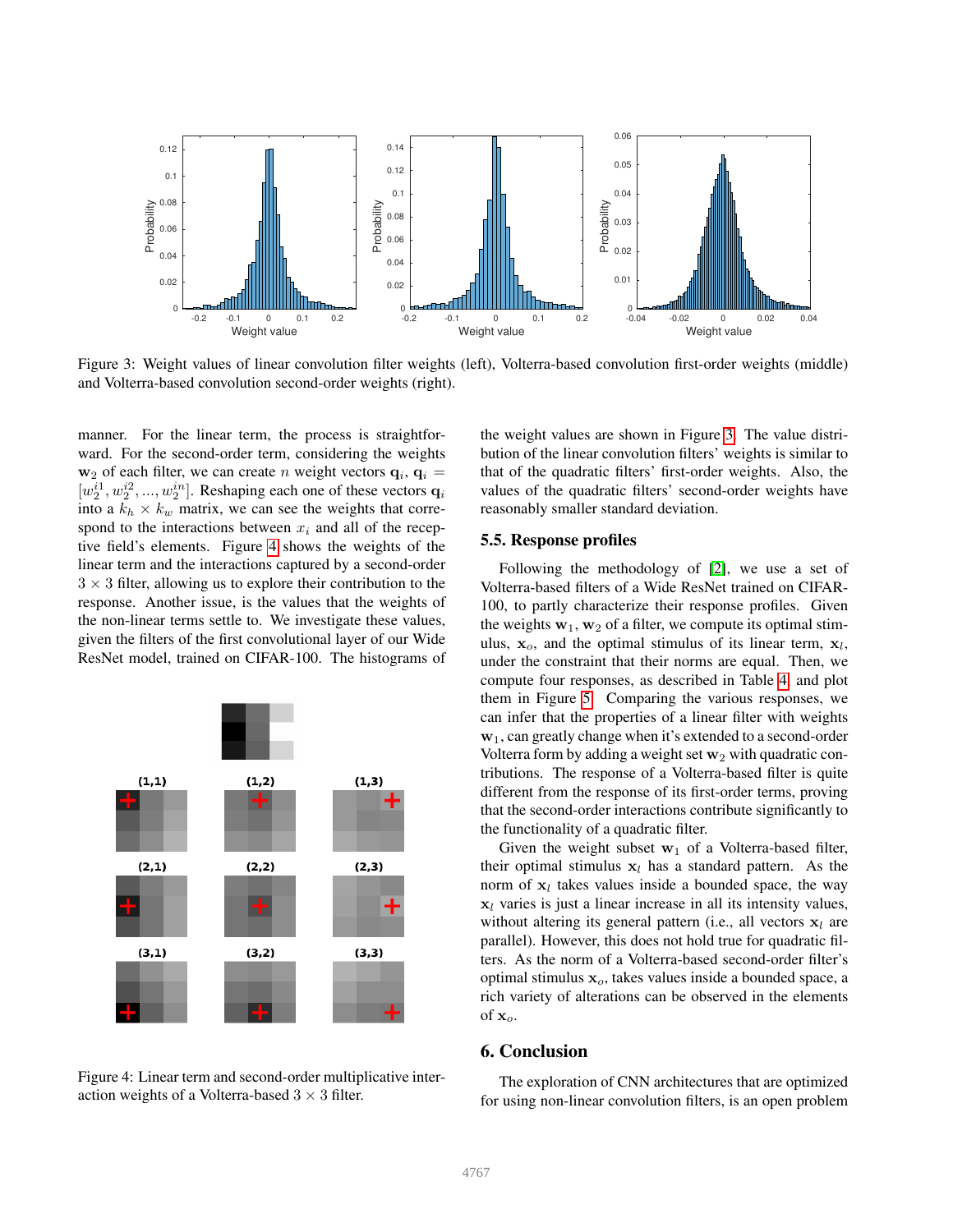<span id="page-7-1"></span>

Figure 5: Various cases of responses. Red line denotes the response  $y_1$  of a Volterra-based convolution filter to its optimal stimulus  $x_o$ . Dashed red line denotes the response  $y_2$  of the linear subset of a Volterra-based filter's weights, to  $x_o$ . Blue line denotes the response  $y_3$  of the linear subset of a Volterra-based filter's weights, to  $x_l$ . Dashed blue line denotes the response  $y_4$  of a Volterra-based convolution filter, to  $x_l$ .

<span id="page-7-0"></span>

| <b>Stimulus</b> | Filter                                   | <b>Response</b> |  |
|-----------------|------------------------------------------|-----------------|--|
| $\mathbf{x}_o$  | Quadratic $(\mathbf{w}_1, \mathbf{w}_2)$ | Y1              |  |
| $\mathbf{x}_o$  | Linear $(\mathbf{w}_1)$                  | $y_2$           |  |
| $\mathbf{x}_l$  | Linear $(w_1)$                           | Yз              |  |
| $\mathbf{x}_l$  | Quadratic $(\mathbf{w}_1, \mathbf{w}_2)$ | Y4              |  |

Table 4: Stimuli, filter weight sets and filter responses.

for biologically-inspired computer vision. Questions like "which is the ideal ratio between linear and non-linear filters in each convolutional layer?" and "which properties prevail in the response profiles of each layer's non-linear filters?" are of great importance, to shed light in this hitherto unexplored category of filters. Any inference about the properties that are present to this group of quadratic filters, has the risk of being biased by the dataset used to obtain and observe them. This happens because the visual response profiles of the non-linear filters trained in the experiments, are constrained by the natural statistics of each dataset, as happens with the sensory system of primates, which adapts to its environment.

Based on the research results of neuroscience that prove the existence of non-linearities in the response profiles of complex visual cells, we have proposed a non-linear convolution scheme that can be used in CNN architectures. Our experiments showed that a network which combines linear and non-linear filters in its convolutional layers, can outperform networks that use standard linear filters with the same architecture. Our reported error rates set the state-of-theart on CIFAR-10, while being competitive to state-of-theart results on CIFAR-100. We didn't apply our Volterrabased convolution to more layers, because our target was to demonstrate a proof of concept for the proposed method. Our claim was confirmed, as replacing only the first convolutional layer's linear filters with non-linear ones, we achieved lower error rates. Further testing quadratic convolution filters, is certainly an interesting direction for future work, to build better computer vision systems.

# Acknowledgment

The research leading to these results has been supported by the EU funded project FORENSOR (GA 653355).